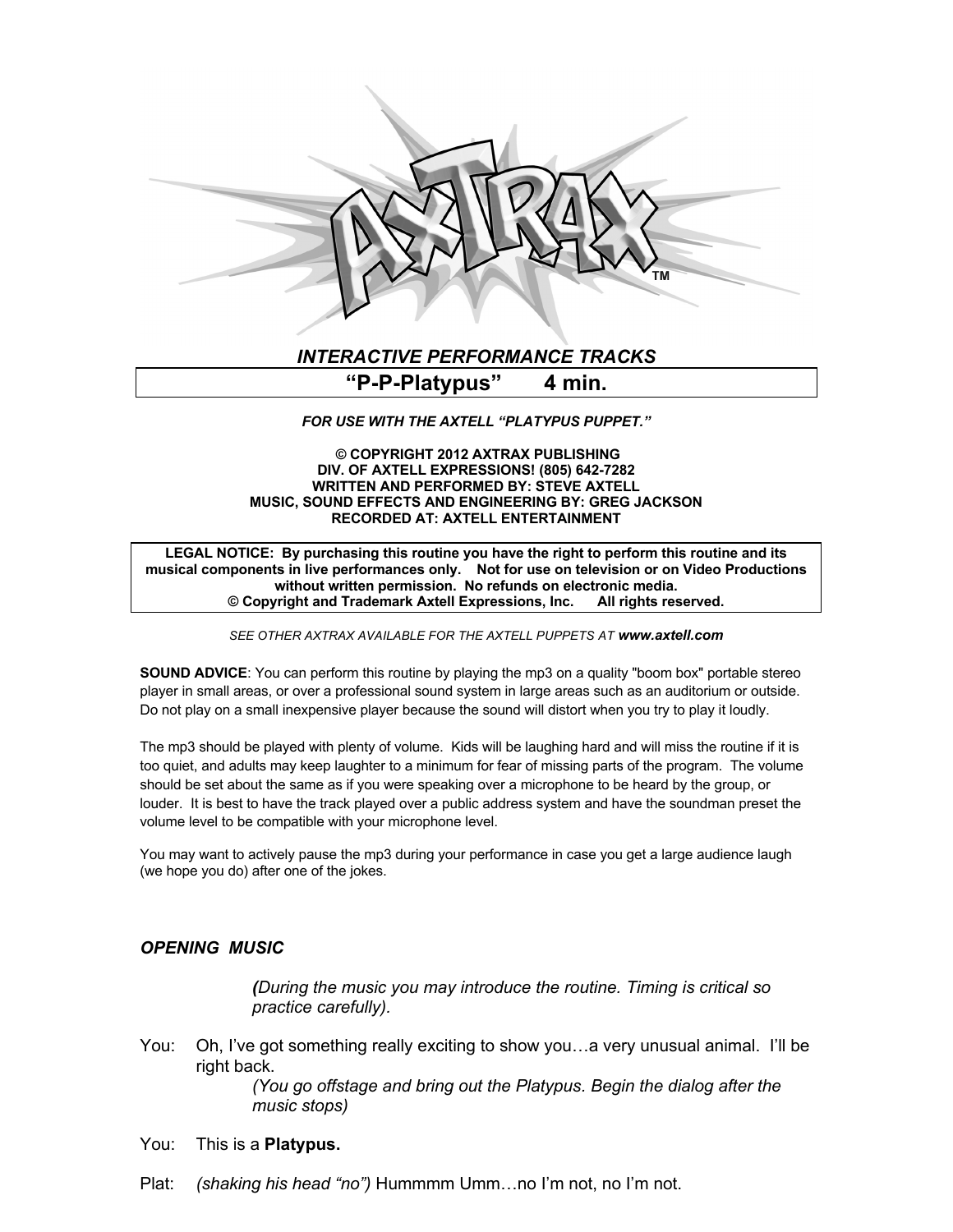- Y: It's a semi-aquatic mammal, endemic to eastern Australia, including Tasmania, and…
- P: *(shaking head no)* …HummmUmm, hummmmUmm…mmmm
- Y: The Platypus, as you can see, is a very unusual looking…..
- P: *(shaking head no)* Hmmmm Umm…..(No)
- Y: What are you doing?
- P: No I'm not...hmmmum... nope, not me.
- Y: Wait… you're not a Platypus?
- P: You keep saying that I am but…No I'm not…HummUmm.
- Y: I beg your pardon, but I happen to know that you are a…
- P: Oh no….**(Song)** I'm a P-p-p-P-p-p-P-p-p-P-p-p-platypus, I'm a P-p-p-P-p-p-P-p-p-P-p-p-platypus, I'm a P-p-p-P-p-p-P-p-p-P-p-p-P-p-p-P-p-P-p-P-P-p-p-P-p-p-P-p-p-P-p-p-P-p-pplatypus,
- Y: So, I'm confused…you are not a Platypus….?
- P: You are so smart!
- Y: So you're actually a "p-p-Platypus"?
- P: P-p-Perfect!
- Y: P-p-Perfect?
- P: P-p-Perfect!
- Y: I take it you like the letter P?
- P: I have a p-p-Passion for p-p-P's…
- Y: A passion for P's?
- P: P-p-Precicely, it was P-p-passed down from …
- Y: …from your Mom?
- P: From my p-p-Pappa.
- Y: You're p-p-Pappa.
- P: My p-p-Pappa p-p-Platypus.
- Y: So why do you like P's?
- P: If we used more p-p-p's, the p-p-planet would be a better p-p-place.
- Y: What?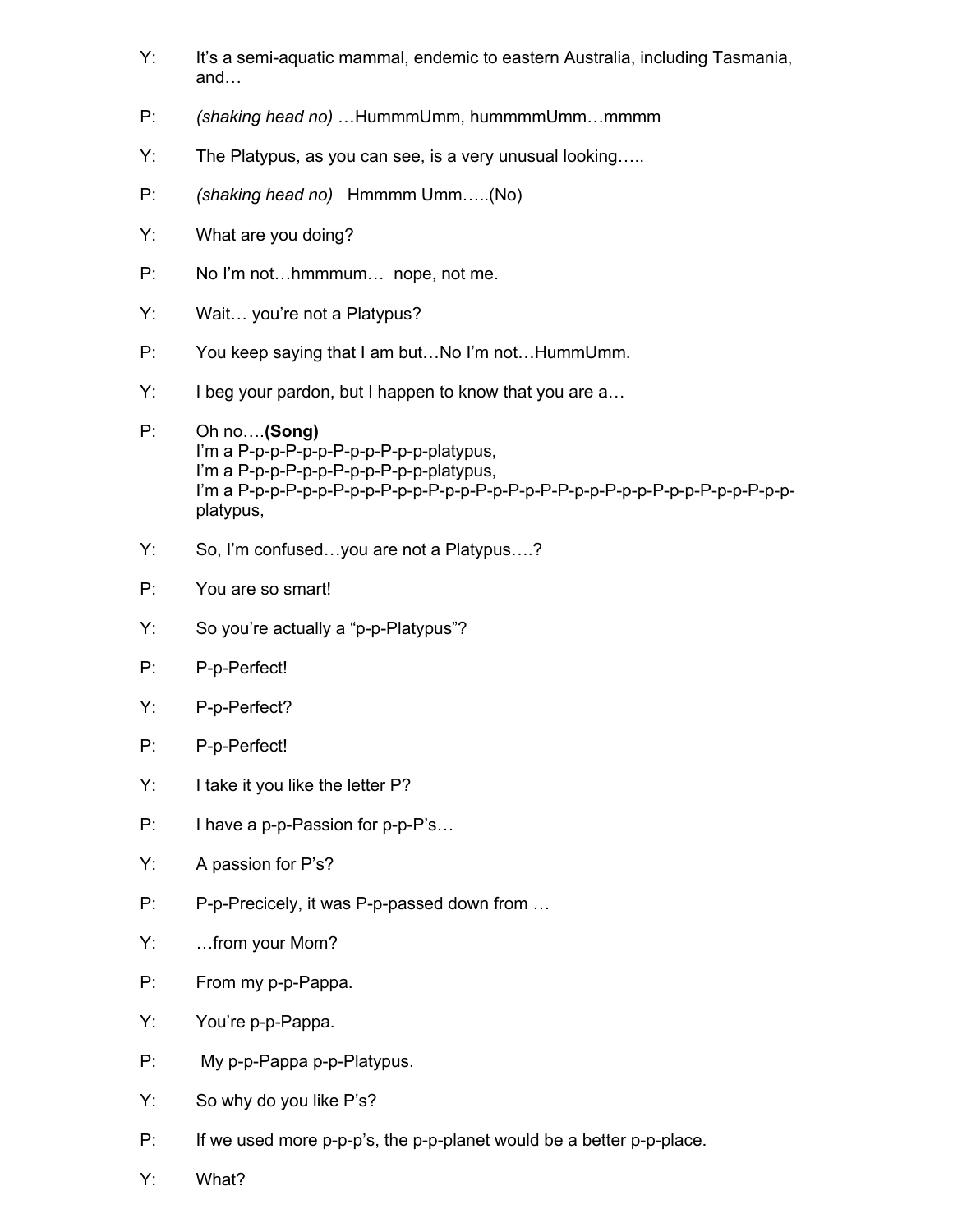- P: Everything would be more p-p-precious with more p-p-p's.
- Y: That's just silly.
- P: Would you rather have a Pineapple or a p-p-Pineapple?
- Y: Huh?
- P: Would you rather p-p-play with a Playstation or a P-P-Playstation? Or would you rather eat a pizza or p-p-pizza? I ask you!
- Y: I guess a p-p-pizza.
- P: Oh yes…a p-p-pizza with p-p-pepperoni…Ummm.
- Y: Yes, I see…well okay then. Anyway, as I was saying, the Platypus has a duck bill…
- P: *(Interrupting)* Boring…
- Y: What?
- P: You're loosing them...More P's!
- Y: More P's?
- P: More P's, p-p-please.
- Y: I was just explaining that a Platypus has a duck-like bill that...

## **(SONG)**

- P: Well I'm a duck-billed P-p-p-P-p-p-P-p-p-Platypus, I'm a web-footed P-p-p-P-p-p-P-p-p-Platypus, I'm a duck-billed, web footed, funny-looking, fast swimming Warm-blooded, puddle-jumping, bottom-feedin', burrow-digging P-p-p-P-p-p-P-p-p-P-p-Platypus.
- Y: Yes, well okay, uh, thank you for that. The Platypus or P-P-Platypus is also a unique mammal that lays eggs…and

# **(SONG)**

P: I'm a egg-laying P-p-p-P-p-p-P-p-p-Platypus, I'm a flat-tailed P-p-p-P-p-p-P-p-p-Platypus, I'm a egg-laying, flat-tailed, funny-looking, fast swimming Warm-blooded, duck-billed, web-footed, burrow-digging P-p-p-P-p-p-P-p-p-P-p-Platypus.

## *(Music continues under dialog)*

Y: Okay…great. Now that we all know that you're a…

# **(Song)**

P: I'm a P-p-p-P-p-p-P-p-p-P-p-p-platypus, I'm a P-p-p-P-p-p-P-p-p-P-p-p-platypus,